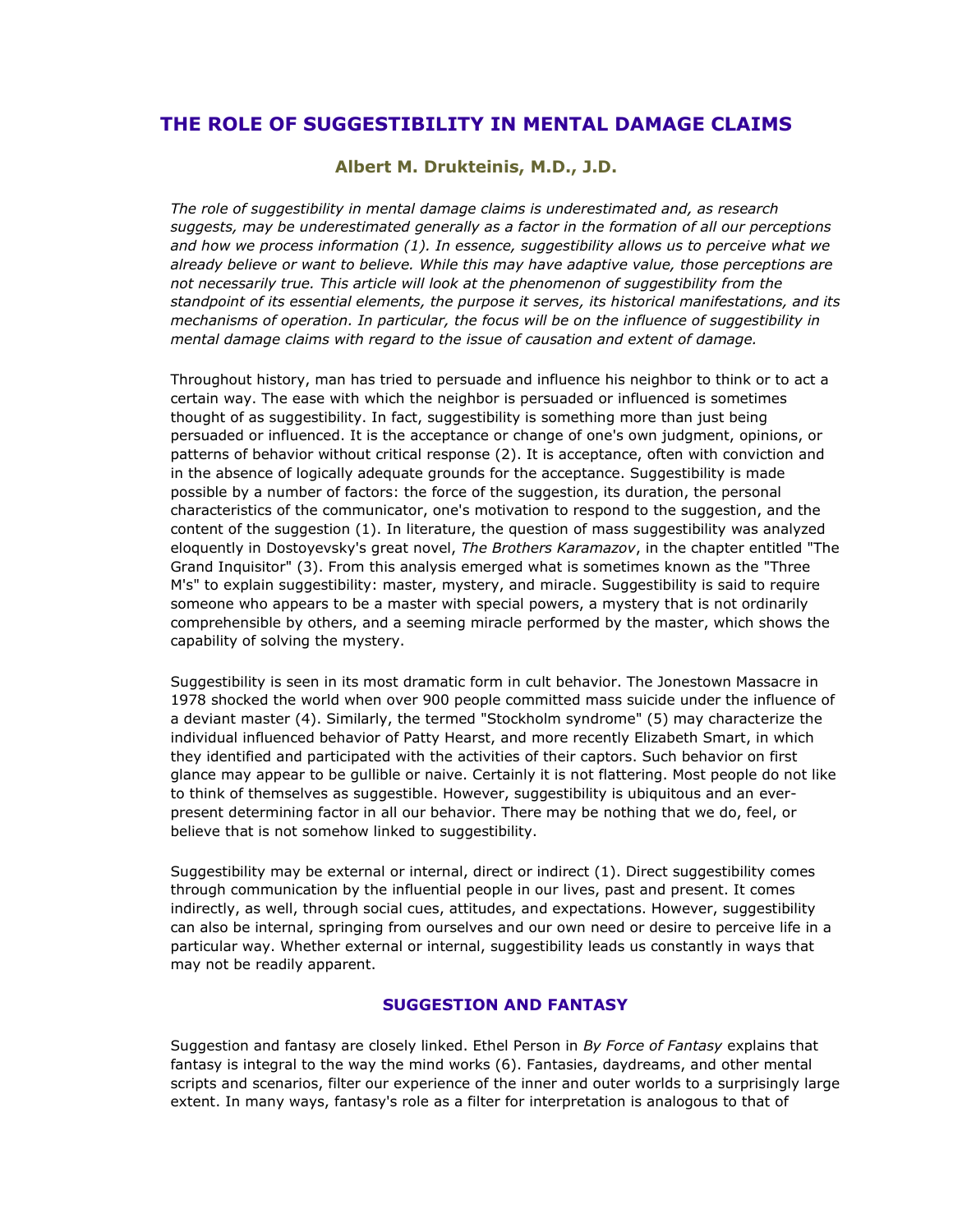Piaget's schemata (7). In Piaget's view, mental schemata, grown from earlier experiences, are the templates by which we take the physical reality of the outer world, and transfer it to our inner world of knowledge. What schematas are for Piaget in experiencing this physical reality, fantasies are for Person in the motivational world, i.e., that which forms our interpretation of reality, and our choices and behaviors. In effect, fantasies are the currency of our subjective experience.

A suggestion may be thought of as a borrowed fantasy (6). Borrowed fantasies can arise from explicit or subliminal communications, in exchanges with people we know or encounter, from our social milieu generally, or as the product of our own construction. Because no fantasy can entirely encompass the complexities of reality, every fantasy is incomplete and at least partially erroneous. Similarly, every borrowed fantasy must be at least partially erroneous, but may be required for survival in a complex and incomprehensible world. Therefore, fantasy, borrowed fantasy, and suggestibility are not necessarily pathological. They are also not just passive processes. People actively seek out fantasies and suggestions in order to make sense of the incomprehensible. They regularly pick and choose which suggestions they will accept, often based on their own preordained beliefs. While suggestibility and fantasy formation may be understandable, they become problematic when brought into the courtroom as reality. In criminal law, this is seen in the context of false or suggested confessions, in children's erroneous reports of sexual abuse, and in distorted witness accounts of a crime or circumstances surrounding the crime. The focus here will be on civil law and how suggestibility and borrowed fantasies affect mental damage claims.

# **FUNCTIONS OF SUGGESTIBILITY**

Suggestibility serves a number of functions. It is used to provide order and adaptation, to create a locus of control, as a mechanism of wish fulfillment, to establish self-protective vigil, and as a defense mechanism for conflict resolution. Because we live in an ambiguous, changeable, and mysterious world, we desire masters and miracles to solve those mysteries. Through suggestibility, man has participated in rituals, rites, and ceremonies that help bring order and adaptation. Such practices allow us to connect with the spiritual and the mysterious, and serve as a purported means to control our destiny. In more primitive cultures, millions of people still practice voodoo, demon exorcision, connecting with the spirits of ancestors, and a multitude of techniques for faith healing (8). These magical beliefs and traditions, however, are also not just the result of passive suggestibility, but involve active participation of the individual and the community. The prerequisite for the success of the suggestibility in these instances is a relaxation of one's social cognitive framework, and an overvaluation and patterning of the resulting experience by a social agreement (9, 10). It is, therefore, a two-way street. We are provided powerful suggestions and we agree to be suggested. Suggestibility is also present in modern western cultures and in most western religious traditions—sometimes to an overwhelming degree. Faith healing, for example, is a common practice with thousands of individuals attending large stadium gatherings to witness masters performing seeming miracles. In addition, the Internet has over 300,000 sites that deal with fortune telling, tarot cards, astrology, etc., clearly supported by a public willing to be suggested.

Another related function of suggestibility is to serve as a locus of control. Whenever a problem is externalized and given a definition or label, we feel less helpless (11). Our uncertainties over health, emotional stability, and peace of mind are helped by establishment of a locus of control in which we now do not feel at the mercy of these unknowns, since they are at least defined. It is known, for example, that in chronic pain, individuals who have a locus of control so that they do not feel as powerless, will do far better in managing their discomfort (12). Because locus of control can be so important, it drives suggestibility, and pushes people to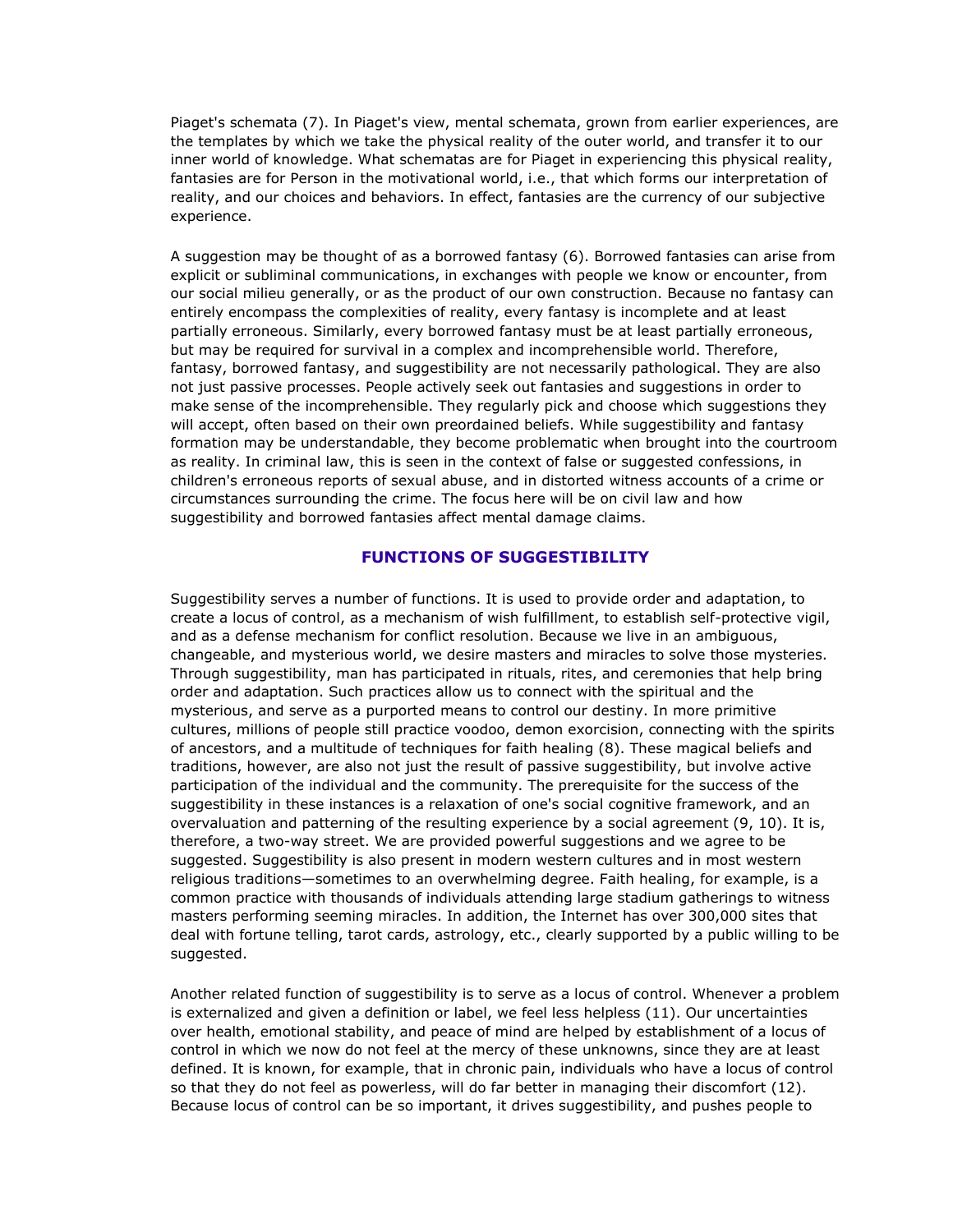seek suggestions. In addition to numerous scientific explanations available to help distress and cure illness, countless numbers of remedies can be found in self-help books and Internet websites providing answers for almost any medical and personal problem. Just a few examples of self-help books include *Sex for Dummies*; *What Should I Do With My Life?*; *Chocolate for a Woman's Courage*; *Liars, Lovers, and Heroes*; *Don't Be Nice, Be Real*; and *Kiss My Tiara*. They in effect suggest a simplistic and reductionistic approach to a problem, but one that provides some relief. These sources are not without their merit, but beyond any substantive message which they carry is the underlying mechanism of suggestibility for the sake of locus of control.

Another function of suggestibility is wish fulfillment. Suggestibility seems to be promoted by the need to see a certain result. The area which most exemplifies this is that of placebo response. Although some recent articles have suggested that placebos have only a minimal and short-lasting effect, there is recognition that the greatest impact is in the area of pain and emotional states (13). Controlled trials of placebo versus antidepressant medication over 20 years found that while the placebo response is highly variable, it is often substantial and has increased significantly in recent years (14). When placebo is combined with suggestions that reinforce what the placebo is to do, the results are robust (15). It has long been held that upwards of one-third of all patients will show clinical improvement in response to placebo, and that the response is not limited to any particular types of individuals (16). Of course, placebo is not exactly nontreatment. Central nervous system processes may be involved as a physiological effect of expectation. Regardless of the physiological component, though, the initial stimulus is through suggestibility. A parallel issue to placebo response is that of compliance. Research studies show that experimental subjects have a desire to cooperate with the experimenter, and are willing to endorse the judgments of others, even to the point of lying, in order to not let the experimenter down. Again, the active role of the individual being suggested is evident (17). Wish fulfillment and suggestibility are exploited by the advertising industry. By suggesting an association to their product, e.g., good health, attractiveness, or power, companies hope they will lead the consumer to purchase the product. Billions of dollars are spent annually and successfully because of our suggestibility (18).

Suggestibility can also help provide a self-protective vigil for people. For example, the suggestion of possible danger arouses the autonomic nervous system before the danger actually presents itself. This, of course, mobilizes an individual for fight or flight, if and when the danger actually appears. In some instances, however, suggestibility can have an excessive and unwarranted arousal effect. This occurs in pathological anxiety states and in mass hysteria reactions such as fears of anthrax or AIDS. At the same time, when the autonomic nervous system is so aroused, individuals are even more prone to further suggestibility and will respond to a source that seems to offer solutions for safety even if false (1).

Finally, whether to ward off anxiety of an uncertain situation, or to resolve a more covert conflict, suggestibility can be helpful in coping with stress and in maintaining overall psychological and biological homeostasis (19). In that sense, suggestibility serves as a defense mechanism for conflict resolution. For example, sanctioned dissociation can allow individuals to remove themselves from intolerable stress. Trance-like states and illusions of possession, orgiastic ritual practices, and even group revival meetings can have a cathartic purpose. More importantly, however, is the defensive role of accepting an illusion about oneself or one's world that is self-serving. It allows an acceptable or desirable definition where none would otherwise exist. One body of research proposes that mental health is largely a function of self-illusion, and that people tend to be happier, less depressed and more productive if they are skilled at misperceiving themselves and their relationship to the world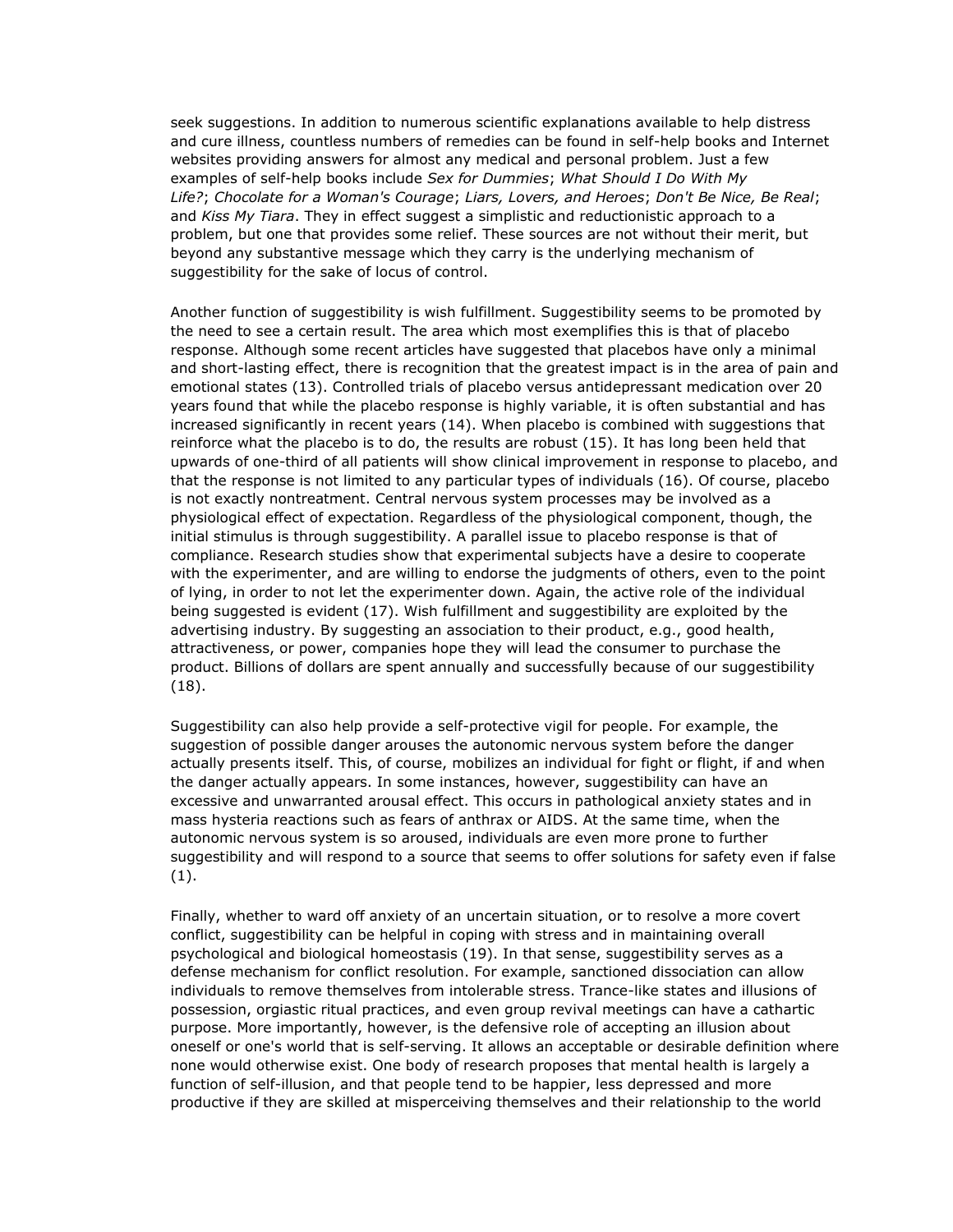around them (20). The illusion can answer either one's immediate needs or provide a facesaving way of maintaining an idealized self-image. In addition, private dissociation is a longknown means of escaping overwhelming trauma.

# **MECHANISMS OF SUGGESTIBILITY**

There have been few formal research studies of the mechanisms of suggestibility as a general phenomenon. However, there has been attention to hypnosis both from the standpoint of psychological and neurophysiological mechanisms. It is still debated whether hypnosis is on a continuum with ordinary suggestibility, or whether it is a unique phenomenon. From a psychological standpoint, it does involve similar elements to ordinary suggestibility, i.e., dissociation of higher executive functions and the acceptance of an illusion. A frequent area of research has been to determine the propensity of individuals to be hypnotically suggestible (21). In spite of numerous studies, there has been no general acceptance of any suggestibility tests to predict this (22-24). There may be some inverse relationship with self-esteem, and a possible relationship to neuroticism. Intelligence, though, is not a good indicator, and gender has not been consistently correlated. Sociability may increase suggestibility, but there is no clear distinction between introversion and extraversion as a predictor. Some authors have described fantasy proneness as a predictor (25), but if fantasy is a filter for all of us to interpret our world, then this characteristic may be hard to isolate.

A number of neurophysiological mechanisms have been identified in association with hypnosis and, therefore, may have a relationship to ordinary suggestibility as well (26). These include right brain activation, decreased alpha and increased beta EEG waves, endorphin release, biofeedback effects, immune changes, and more recently, gene expressions and neurogenesis (27). The latter has focused on exploring how novel interactions between the organism and the environment initiate cascades of gene expression, protein synthesis, and nerve formation. The therapeutic effects of hypnosis may involve these mechanisms. Of course, the counterpart also occurs when suggestibility and the expectancy of sickness can promote invalidism rather than healing. Clearly the area is not well understood yet. With all the advances in neuroscience, there is also still no satisfactory biological understanding of complex mental processes (28), such as might be operative in suggestibility. Regardless of which mechanisms are involved, the process starts with what people believe, what they want to believe, and who and what influences that belief.

# **SOURCES OF SUGGESTIBILITY**

In mental damage claims, there are several potential and overlapping sources of suggestibility (see Figure). First, there is the cultural legitimatization of mental disorders that become the basis of a mental damage claim. Second, the doctor (or treatment provider) who diagnoses, treats, and supports a mental disorder can influence the person making the claim. Third, the lawyer who interacts with the person in the process of seeking a legal remedy can affect what is being claimed. Finally, the person himself or herself can actively seek out suggestions or construct suggestions of symptoms for some personal need, becoming convinced in the process of the legitimacy of a disorder.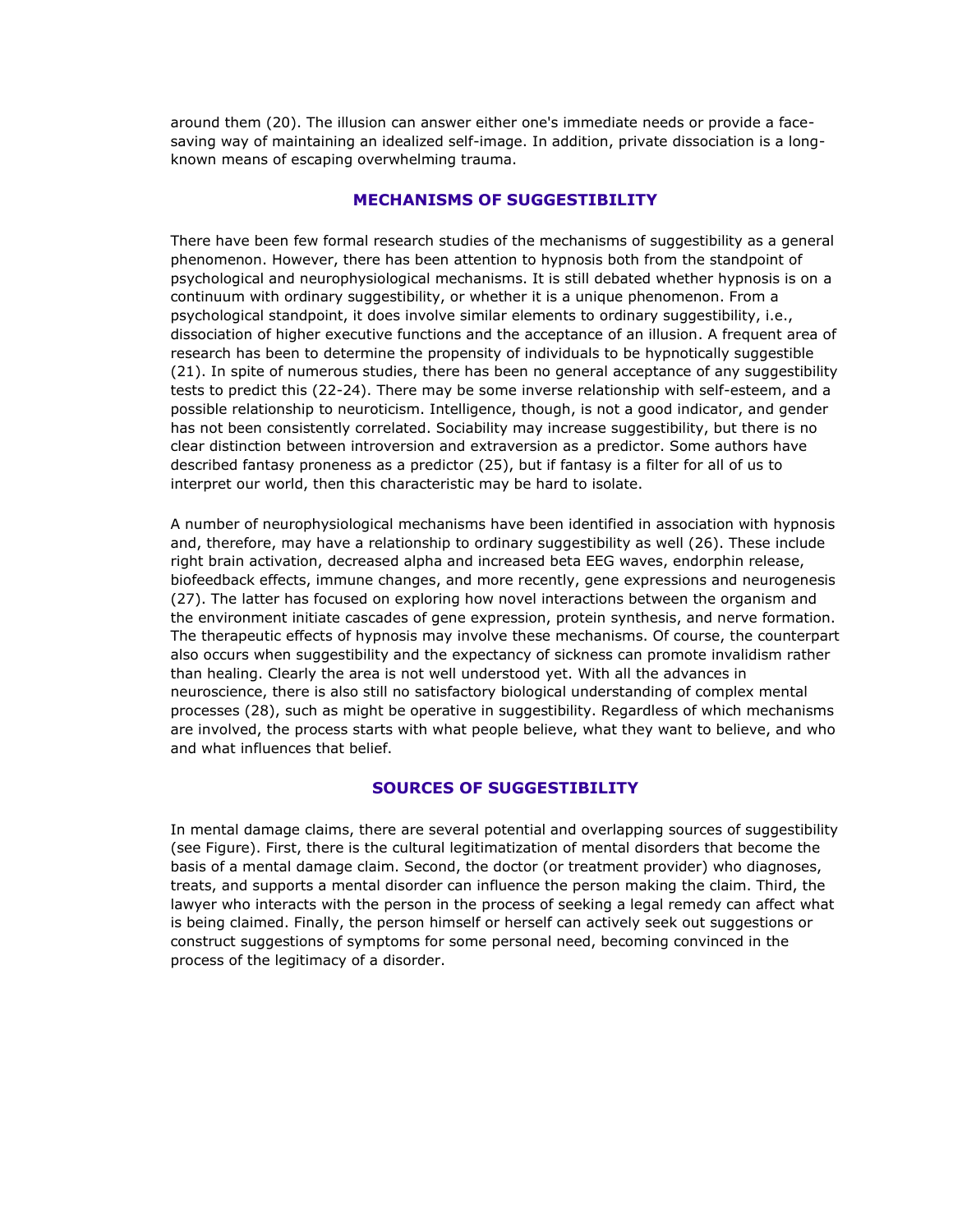

Sources of Suggestibility

### **The Culture**

Demonstrating the power of suggestibility on mental disorders by the culture are a host of culture-bound syndromes unique to certain peoples (29). For example, classic syndromes described in the psychiatric literature, such as *amok* (a dissociative episode of violent aggressive behavior found in Malaysia and a few other areas of the world), or *pibloktoq* (spells in which Eskimo women scream and tear off their clothes while crying out like a wild animal) were discovered many years ago. However, even today, newer forms of culture-bound syndromes exist, including conditions such as *brain fag* (seen in West African students who develop head and neck pain, visual problems, and fatigue from "too much thinking"), and *maldeojo* (a condition in Mediterranean cultures in which children are thought to have an "evil eye" when they experience fitful sleep, crying, and gastrointestinal symptoms). Locality specific syndromes of this kind may spring out of folk concepts and social traditions to produce the uniquely troubling presentation. There may be counterparts to these same syndromes in western cultures as well, labeled as dissociative disorder, panic disorder, hypochondriasis, anxiety reaction, or paranoid state. The substance of the condition may be the same, but the specific form is culture bound.

In our western culture, we also have unique conditions which appear to be culture bound. These include anorexia nervosa and other eating disorders, dissociative identity disorders, and various somatoform syndromes. Somatoform syndromes are particularly culture bound and legitimized in their unique form (30). Such labels as sick building syndrome, multiple chemical sensitivity syndrome, chronic fatigue syndrome, fibromyalgia and others have become prevalent, and often have similar core symptoms. In addition, these somatoform syndromes have evolved here in the United States and in Europe as others, e.g., hysterical paralysis, spinal irritation, and neurasthenia have presumably disappeared (30, 21). There also has been a dramatic increase in the numbers of diagnosed mental disorders generally. The Epidemiological Catchment Area Study and the National Comorbidity Survey have shown increasing percentages of individuals labeled as mentally ill when using criteria such as those established in the *Diagnostic and Statistical Manual of Mental Disorders IV-TR* (DSM IR-TR) (32,33). This has created concern that normal variants within a population are now receiving a diagnosis of a mental disorder. There also appears to be political and legal sanctioning within our culture of mental illness and disability that affects the prevalence of disorders. This has been shown in a number of studies dealing with chronic pain, whiplash, and repetitive motion injuries where nonmedical or somatoform factors may be operative (34-36). Critical questions present, therefore, with regard to the issue of cultural suggestibility. Does culture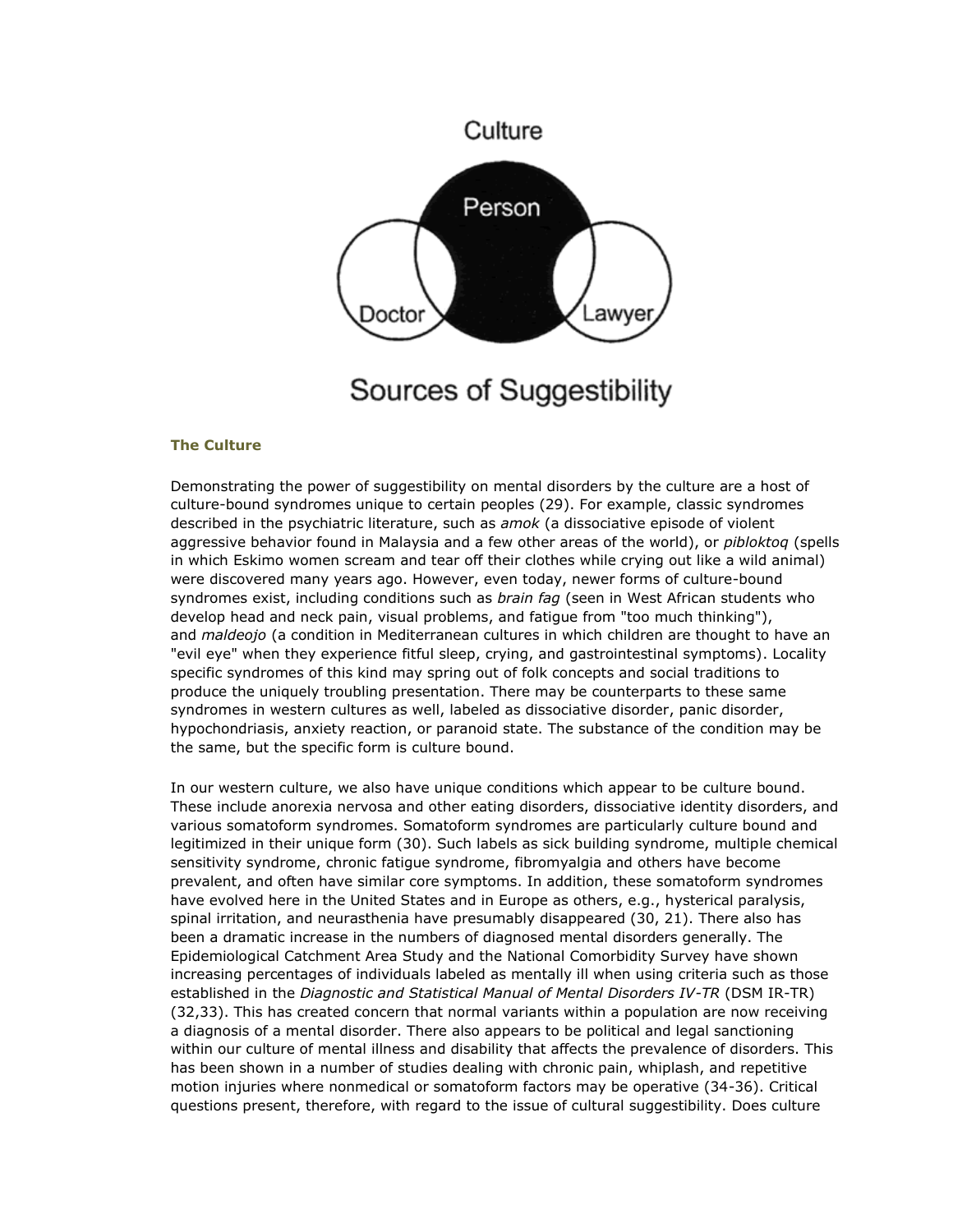simply serve as a filter which suggests the form or degree of expression of an individual undergoing homeostatic disruption? Does culture cause or contribute to the homeostatic disruption in the first place? Does culture suggest, perhaps erroneously, the cause of homeostatic disruption?

#### **The Doctor**

The medical profession promotes health as its aim, but may inadvertently also promote illness Iatrogenic sources of illness and even harmful exploitation of patients by the medical profession are not infrequently a subject of attack in the literature (37, 38). Theoretical biases enter the practice of the doctor (or treatment provider) and can direct the patient's illness through suggestibility. Specialists, in particular, are paradoxically more likely to over diagnose that with which they have the greatest familiarity. For example, rheumatologists will diagnose more fibromyalgia, neuropsychiatrists more brain injury, and trauma specialists more posttraumatic stress disorder. Obviously, the expertise of the specialist allows for more sophisticated analysis and possible identification of missed diagnoses. But, in cases where symptoms are more subjective, there can be a higher percentage of false positives by specialists. For example, specialists may not have the full scope of a patient's history, and may view symptoms from a more narrow perspective. Nonetheless, the specialist becomes for the patient a master whose diagnosis can be relieving even if erroneous, just because the problem is now identified. Suggestibility also takes place in more subtle ways with the doctor's evaluation itself. Leading questions about a particular set of symptoms or more formalized questionnaires about a specific disorder have the potential to transmit what symptoms should be endorsed. This is known as interrogative suggestibility (39). With a patient's desire to be compliant, further endorsement of the symptoms of a suggested disorder can easily occur. Finally, the treatment of a disorder reinforces the suggestion, especially when that treatment is extensive and coupled with a treatment team or specialized center dealing in the claimed disorder.

#### **The Lawyer**

The lawyer, like the doctor, can have a theoretical bias which comes from specializing in a particular type of law, e.g., personal injury, neurolaw, or toxic exposure. The lawyer has even less information available about alternative explanations than the doctor who specializes in a particular disorder. The lawyer also has more reason to find damage from a disorder because the greater the damage, the greater the recovery, and the greater the profit and monetary gain for both the client and the lawyer. Interrogative suggestibility is potentially even greater with the lawyer because every question posed by the lawyer to his or her client is potentially leading to what is recoverable and what is not recoverable in the lawsuit. Clients can quickly realize which symptoms or what type of impairment they must endorse in order to establish a potential damage award. The history of symptoms of the disorder is then shaped through intense interactions with the lawyer in preparation for deposition and court testimony. This creates a significant opportunity for restructuring of that history and eliminating or embellishing symptoms supportive of the claim. Though there has been recent attention to lawyers coaching their clients deliberately to create the presentation of a particular disorder or degree of damage (40), much of the presentation can just as easily occur through inadvertent or more unconscious processes where a desired result is sought. Both lawyer and client then become subject to suggestibility that is mutually reinforcing.

### **The Person**

As described in more detail earlier, the person claiming mental damage is not necessarily a passive recipient of suggestions from the culture, the doctor, and the lawyer. There is an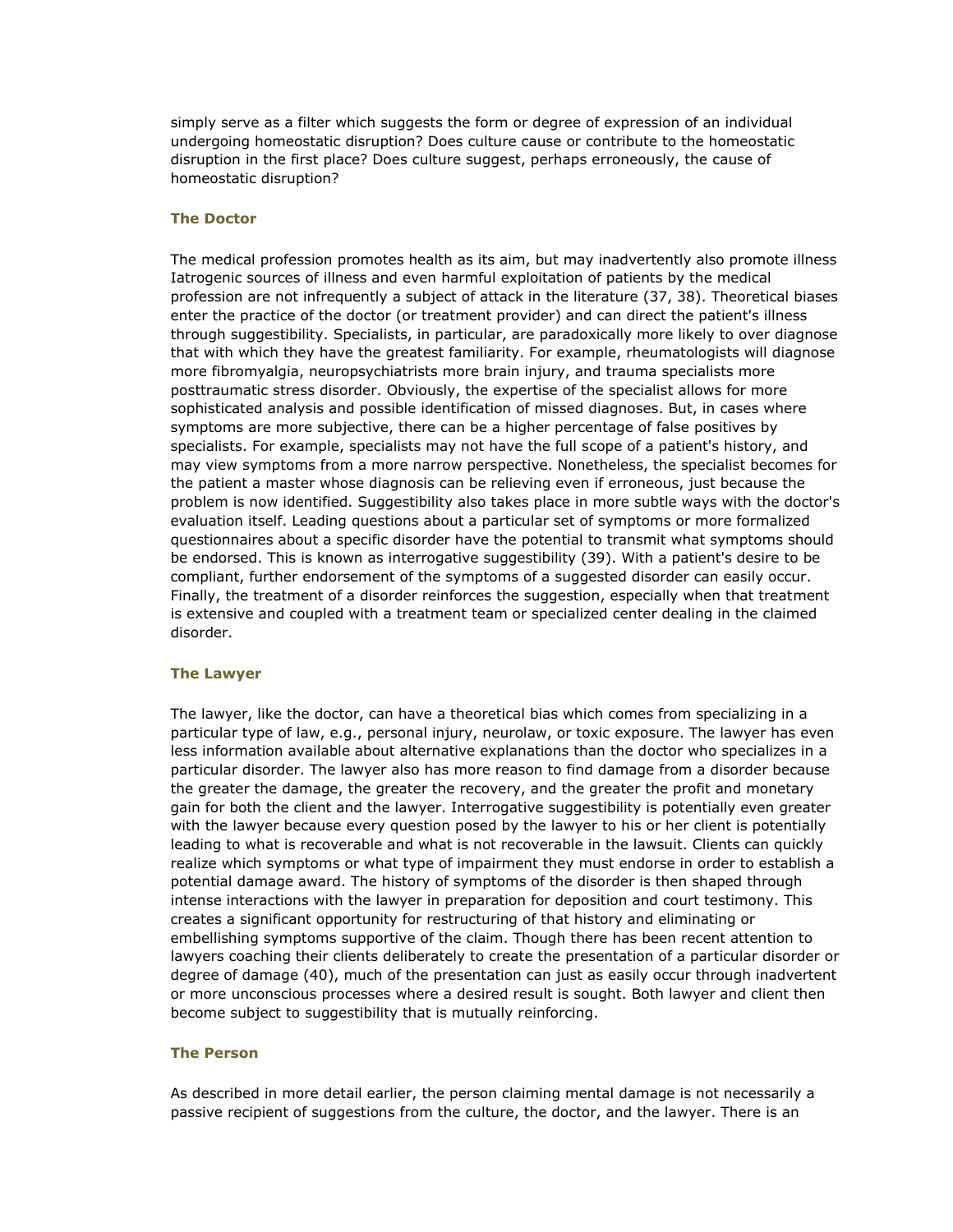active social dynamic which takes place, in which the person's role is not just one of automatic reaction but, instead, is deliberate, strategic, and meaningful. Again, this can occur on a conscious or unconscious level. Where conflict resolution, satisfying personal needs, or impairment in the service of the ego is found, the role of the person is particularly active. That role has often been underestimated in modern concepts of disorders in which reactions that are beyond an initial injury are attributed to diathesis stress (41) or a mere process of pathological conditioning (42). While those are valid concepts, they may not take into account suggestibility and, especially, autosuggestibility. For example, it is not uncommon for autosuggestions on the part of the person to create or expand symptoms of a disorder. Literally, people can talk themselves into being sick, and at times talk themselves out of it, based on what their needs are. Autosuggestion may also play a part in memory distortion, and reconstruction of one's own history as part of a claim (1, 43). This can result in the creation and expansion of symptoms, false perception of a disability, and misattribution of the cause of a condition.

### **LEGAL ISSUES**

In mental damage claims, the role of suggestion must be analyzed both from the standpoint of causation and extent of damage. Was the claimed injury or accident the cause in fact of the disorder, if it was suggested? What if only the degree of the disorder was suggested, was the injury or accident still a substantial factor? What was the proximate cause? Was the harm suffered foreseeable and within the scope of the defendant's risk? What if only the form and degree were suggested? In the absence of a preexisting disorder of the same or similar kind, the exact harm or manner need not be foreseeable by the defendant, but is the mental disorder that is suggested still part of the general kind of harm that can occur in such injuries or accidents? Much depends on how the sources of suggestibility are viewed. Certainly, suggestibility can play a role in any mental disorder, e.g., depressive disorders, anxiety disorders, posttraumatic stress disorder, and others. However, a few cases in the last several years involving causation and damages issues in somatoform disorders help bring some of these issues to light.

In *Bahura et al. v. SEW Investors et al.* (44), a number of employees brought action against owners and managers of buildings in which they worked, claiming to have suffered neurological injuries as a result of allegedly contaminated indoor air during a renovation. Although the employees claimed that their injuries were physical, their attorney argued to the jury that even if their symptoms were due to somatization, as defense experts testified, they should still be entitled to recover damages. The jury found that one of the plaintiffs was physically injured but four only believed that they were, i.e., they suffered from somatization. The trial judge concluded that the somatization plaintiffs' injuries were not "serious or verifiable" and that "somatization is not a compensable injury in these circumstances." The appeals court reversed in part, ruling that a jury could reasonably find that the psychogenic injuries suffered by the somatization plaintiffs were serious and verifiable and that a somatoform disorder is compensable. The court relied on defense experts who had testified that the symptoms were real and not due to malingering, but were caused by the "belief" that chemicals used in the renovation were responsible. Furthermore, defense experts acknowledged a causal link between the plaintiffs' somatization and the conditions at the workplace, saying that the symptoms were "the product of odorant conditioning, a process by which an unpleasant reaction to noxious chemicals or odors causes a person to associate similar odors with that adverse physical reaction." In Bahura, defense experts clearly made the case for the plaintiffs and the defendant did create unsafe conditions during the renovations by using a noxious chemical. The causation question might be different though, if there was merely an unpleasant smell from a chemical that was completely safe. Should the defendant have known that unpleasant smells might frighten some people into somatization?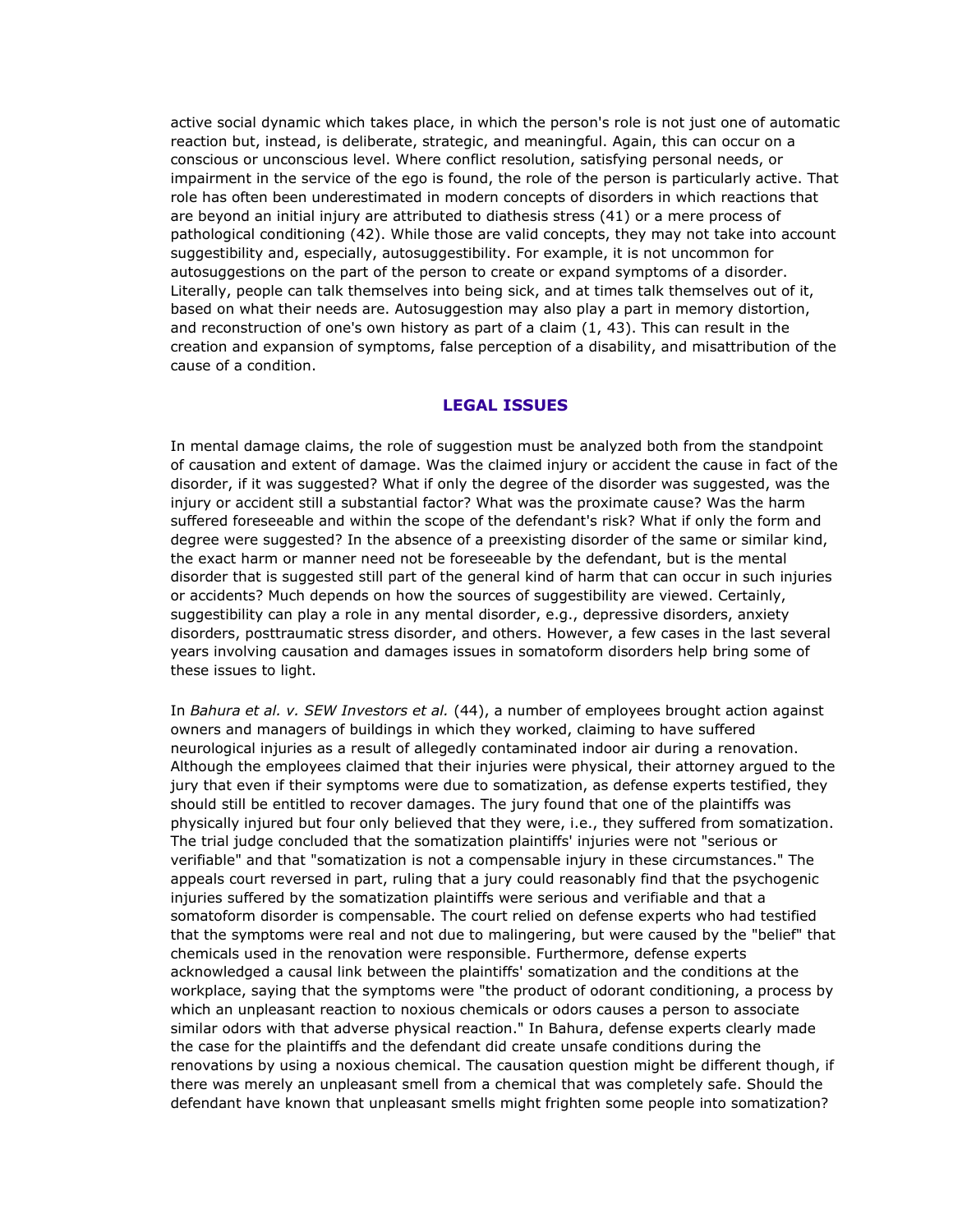It does not appear that alternative explanations for the plaintiffs' symptoms were identified in this case, or perhaps not explored. For example, did any of the plaintiffs have personal motivation to report such symptoms either for secondary gain purposes in their litigation or as a resolution to some personal conflict? What if some of the plaintiffs had a personality predisposition either to somatization or to hysterical reactions? Should the defendant be liable in such an instance regardless of whether or not the chemicals were noxious? How much of the plaintiff's symptomatology needs to be suggested before there is no liability?

An earlier Nebraska decision also addressed the issue of somatization, and by inference suggestibility. In *Wasiak v. Omaha Public Power District* (45), the plaintiff was involved in a minor motor vehicle accident, which initially resulted in the plaintiff being diagnosed with cervical and lumbar strain and concussion. At trial, the plaintiff's expert testified, among other things, that the plaintiff suffered with a persistent traumatic brain injury. Defense experts, on the other hand, testified that there was no brain injury and that the plaintiff's symptoms were the result mainly of a somatoform disorder. The defense experts indicated that the plaintiff was "unconsciously making up his brain injury symptoms to benefit from the secondary gains of not working and the gratification one might sense when being cared for by one's family." The defense experts did not testify that the patient was malingering. The trial court held that while the accident did not cause traumatic brain injury, the plaintiff's somatization was caused by the accident. Again, defense experts did not say that the accident was not the cause, only that it was not a brain injury but the result of somatization. The appeals court affirmed. Here, there was no evidence that the plaintiff had a somatoform disorder that predated or was unrelated to the accident. So, in essence, the trial court ruled that the patient's injuries from a causation standpoint were uncontested. The facts of this case may have prevented defense experts from concluding that the accident did not cause the somatoform disorder, perhaps because there was an actual initial physical injury. However, what if there was no physical injury? Should the defendant be liable if the somatoform disorder is entirely the product of mental mechanisms such as suggestibility? Should this be automatically considered an emotional reaction to the accident? What if the accident was not one which would have created any significant emotional distress at the time? Is a plaintiff's belief of injury enough, even if the accident could be objectively viewed as not traumatic in any way? The answers to these questions are dependent in part on the etiology and mechanisms in somatoform disorders. Do they represent an objective condition with clear parameters, or are they merely subjective states that are not accurately measurable and have kinship with factitious disorders and malingering?

A recent decision of the Social Security Administration examines the nature of somatoform disorders from the question of disability. In *Carradine v. Barnhart, Commissioner of Social Security* (46), an administrative law judge was found to have committed reversible error when he held that evidence of somatization implied that the claimant exaggerates the severity of symptoms she reports. The judge had remarked that "medical examiners and treating physicians have not been able to find objective evidence to support (the claimant's) extreme account of pain and limitation." The appeals court, in disagreeing, indicated that, "pain is always subjective in the sense of being experienced in the brain. The question of whether the experience is more acute because of a psychiatric condition is different from the question of whether the applicant is pretending to experience pain or more pain than she actually feels. The pain is genuine in the first, the psychiatric case, though fabricated in the second. The cases involving somatization require this distinction." While somatoform disorders are genuine conditions and, by definition, are not intentional (29), the distinction is not a bright line. Similarly, while somatoform disorders can result in disability, the role of exaggeration and/or suggestibility are not irrelevant issues. The dissent in *Carradine*, disagreeing with the majority opinion, supported the administrative law judge by recognizing that the absence of objective medical evidence required a credibility determination that would address the question of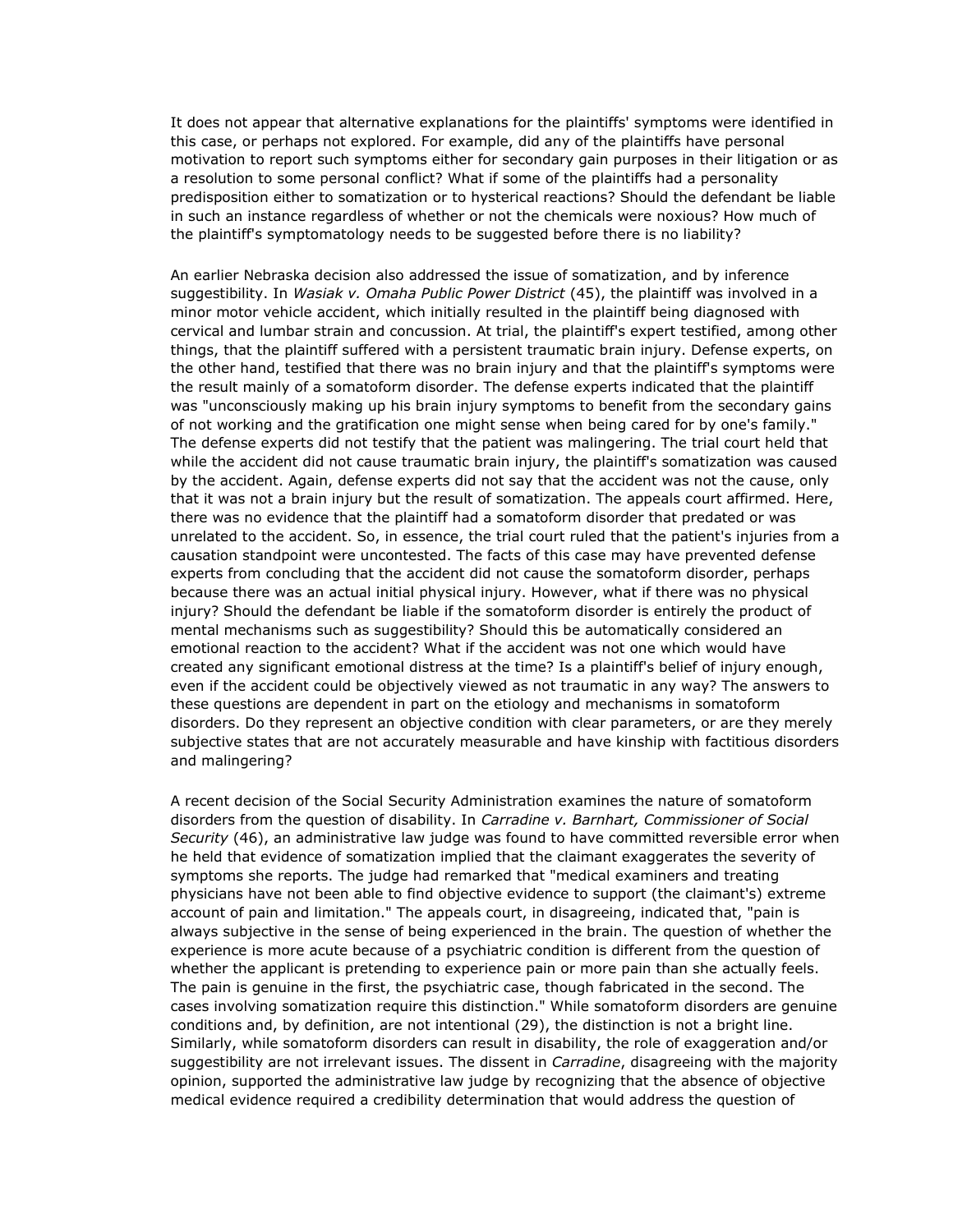exaggeration. The mere presence of a somatoform disorder does not mean that all of the patient's symptoms should be accepted at face value without scrutiny as to their consistency or inconsistency. A credibility determination could be warranted.

Analyzing the role of suggestibility in mental damage claims requires a review of the law on causation. Negligence claims at the threshold require proof that the defendant's conduct was a cause in fact of the plaintiff's damages (47). In mental disorders, a scientific connection needs to be established, not only as a possibility but that such a connection exists in the plaintiff's case. A cause in fact in many cases is established by the simple but-for determination, i.e., but for the defendant's conduct, the plaintiff would not have been harmed. An alternative analysis is whether the defendant's conduct was a substantial factor in causing the harm, i.e., a necessary element. A simple but-for connection is fairly easy to show, while a substantial factor analysis may be somewhat more difficult. In the case of noxious chemicals as described above in *Bahura*, either method of analysis would probably show that they were a cause in fact. Also, even if the chemicals were not noxious and the plaintiff only believed they were, they might still be seen as a cause in fact.

The second analysis in causation for most negligence claims is that of proximate cause (47). Proximate cause may appear to be a refinement on the question of causation itself, but in actuality it is merely a means of limiting the scope of a defendant's liability. In other words, while there may be some causal connection, the harm is too insignificant, remote, logically unrelated, or just beyond what a defendant should be held liable for. Proximate cause analysis typically centers on the question of whether or not the harm was foreseeable. The exact harm to a plaintiff need not be foreseeable as long as the general kind of harm that can occur by such behavior is foreseeable. Taking again the example of the noxious chemicals in *Bahura*, if the defendant could have known that such chemicals could cause fear or some other emotional reaction then, barring another cause, a hysterical suggested reaction or somatoform disorder would still be foreseeable. Sometimes, this connection is described as one where the plaintiff must have been in the scope of the risk or in the zone of danger. In the event, therefore, that the defendant did not introduce a noxious chemical or one that was dangerous, and the plaintiff's reaction was solely based on a false belief or misperception, the proximate cause argument of foreseeability may not be as solid.

The chain of causation in negligence claims can be broken by an intervening cause (47). This is considered a new force which can intervene to trigger the injury after the defendant's actions and their consequences have come to conclusion. In such a case, responsibility now falls on the new intervening cause. However, there is a limitation by which the intervening cause must be unforeseeable and superseding. For example, if the plaintiff who was exposed to noxious chemicals was unsuccessfully treated by the doctor, the original defendant might still be liable because treatment for such conditions is not guaranteed. On the other hand, if the plaintiff is not suffering from a physical injury, but a condition is suggested erroneously by the doctor, that could arguably break the chain of causation. Similarly, the role of other sources of suggestibility might need to be assessed. Did the defendant's conduct only create a passive condition or opportunity for suggestibility to intervene and supersede as the cause of the mental disorder? Also, did the plaintiff's own actions or needs create avoidable consequences which should have been mitigated? Is the harm now an entirely different harm than would have been foreseen?

In foreseeability requirements, courts make a distinction between the nature of the harm and its extent (47). Generally speaking, a defendant is liable if he or she could reasonably foresee the nature of the harm done, even if the total amount of harm turns out to be quite unforeseeably large. Closely tied to this principle is the concept of the thin skull or eggshell skull rule. Here, the defendant may have no reason to know of a particular susceptibility of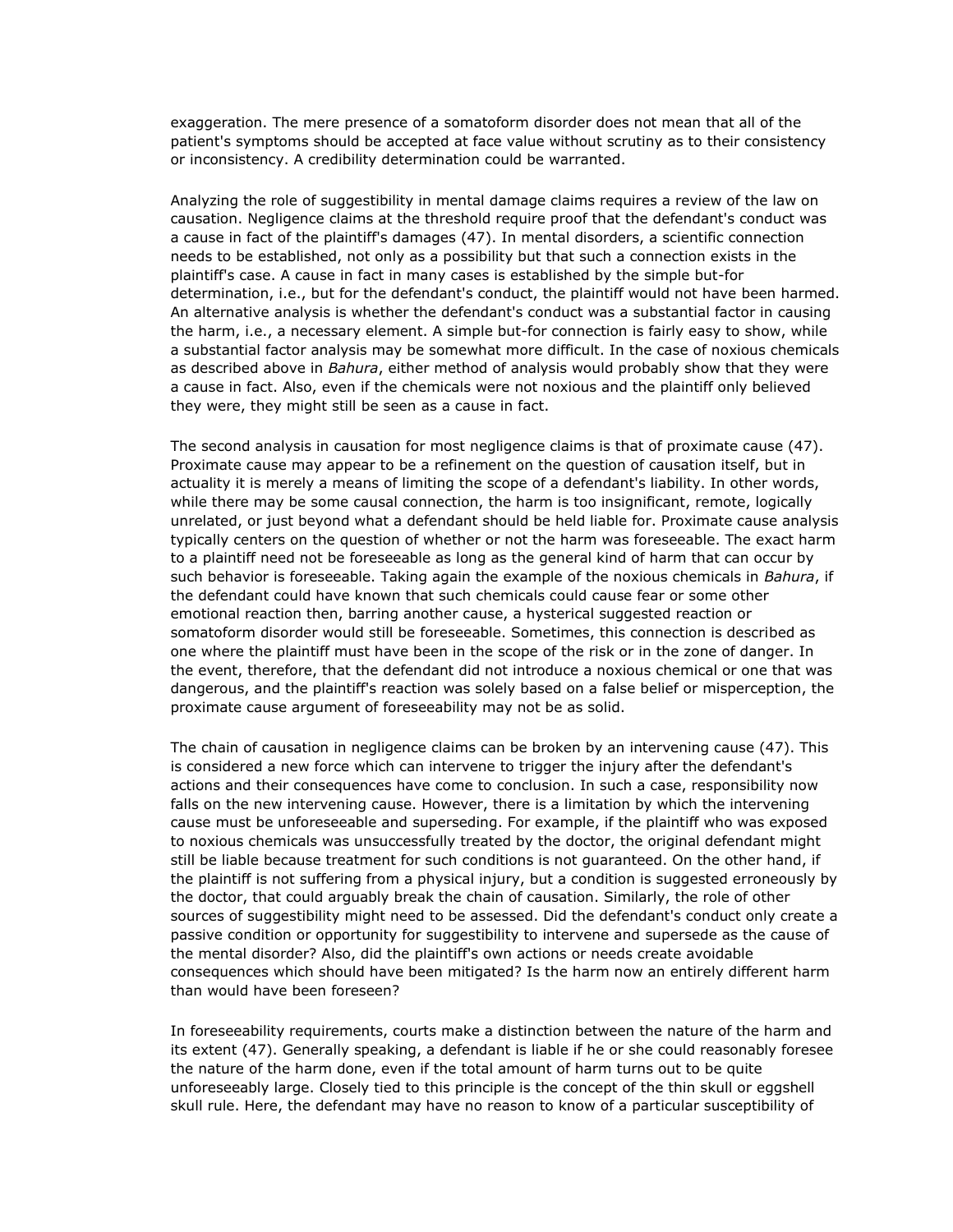the plaintiff, but must take that plaintiff as he finds him or her (47). This is true even for aggravations of preexisting injuries or conditions. Typically, in mental damage claims, the thin skull rule is applied by the plaintiff's attorney, where even dramatic and/or unusually persistent symptoms follow a relatively minor trauma. Applied without further scrutiny, it would make no difference whether the chemicals were noxious or harmless as long as the patient believed they were harmful. Even extreme claims of distress or disability would be attributed to the defendant.

Courts have grappled with the potential for mental disorders, because of their subjectivity, to allow unlimited possibilities of recovery when principles of cause in fact and proximate cause are applied liberally. Initially, courts conceived of mental damage cases largely in terms of an exposure to physical risk or physical danger. Many courts required that there be a physical impact or physical manifestation of injury. For the most part, these requirements have either been discarded or do not create any practical limitations. Some courts, therefore, have looked to limiting liability when the plaintiff's emotional distress is not the result of fear or shock from a near impact, a sudden event, or threat of immediate physical injury (48-50). Other courts have required plaintiffs to demonstrate not only emotional distress at the time of injury but severe or serious emotional distress. To this, they have sometimes added that the defendant's conduct must have been such that it would have severely distressed a reasonable person who is normally constituted (51). This does not mean the plaintiff's special vulnerabilities are not taken into account, especially when the defendant knows that he or she is dealing with a very sensitive plaintiff. Similarly, if the defendant's conduct would subject him or her to liability for severe distress in a normal person, there is liability for damages in a very sensitive person as well, even if those damages are much greater because of that sensitivity (52). On the other hand, the normal person rule excludes compensation for emotional harm when a normal person would suffer no serious emotional distress at the time at all. If only transient distress is foreseeable to a normal person, and the defendant neither knows nor should know of the patient's special sensitivity, serious distress is by definition not foreseeable in such an analysis (53). Considering the potential role of suggestibility in mental disorders, such as the somatoform disorders in the chemical exposure case above, an analysis requiring the plaintiff to have been in the zone of physical danger, or subject to severe distress that a normal person might feel, might help balance the potential and significant role of suggestibility in such claims.

### **CONCLUSIONS**

In summary, the role of suggestibility in mental damage claims needs greater attention. Suggestibility is a regular phenomenon in all of our thinking and is necessary for survival. However, it has the potential to create distortion and erroneous perceptions in the context of mental damage claims on issues of causation and extent of damage. The overlapping sources of suggestibility include the culture, the doctor (or treatment provider), the lawyer, and the person who is making the claim. Legal analysis must take into account that suggestibility is not merely a passive process of a vulnerable individual where the thin skull rule might apply, but can involve an active social dynamic for a particular end. The scope of the defendant's liability may be limited where suggestibility has resulted in a superceding intervening cause, where the type of harm suffered is not the type foreseeable, or when extreme emotional harm follows an incident where a normal person would suffer no serious emotional distress at all.

Copyright 2005 American Journal of Forensic Psychiatry, Volume 26, Issue 1.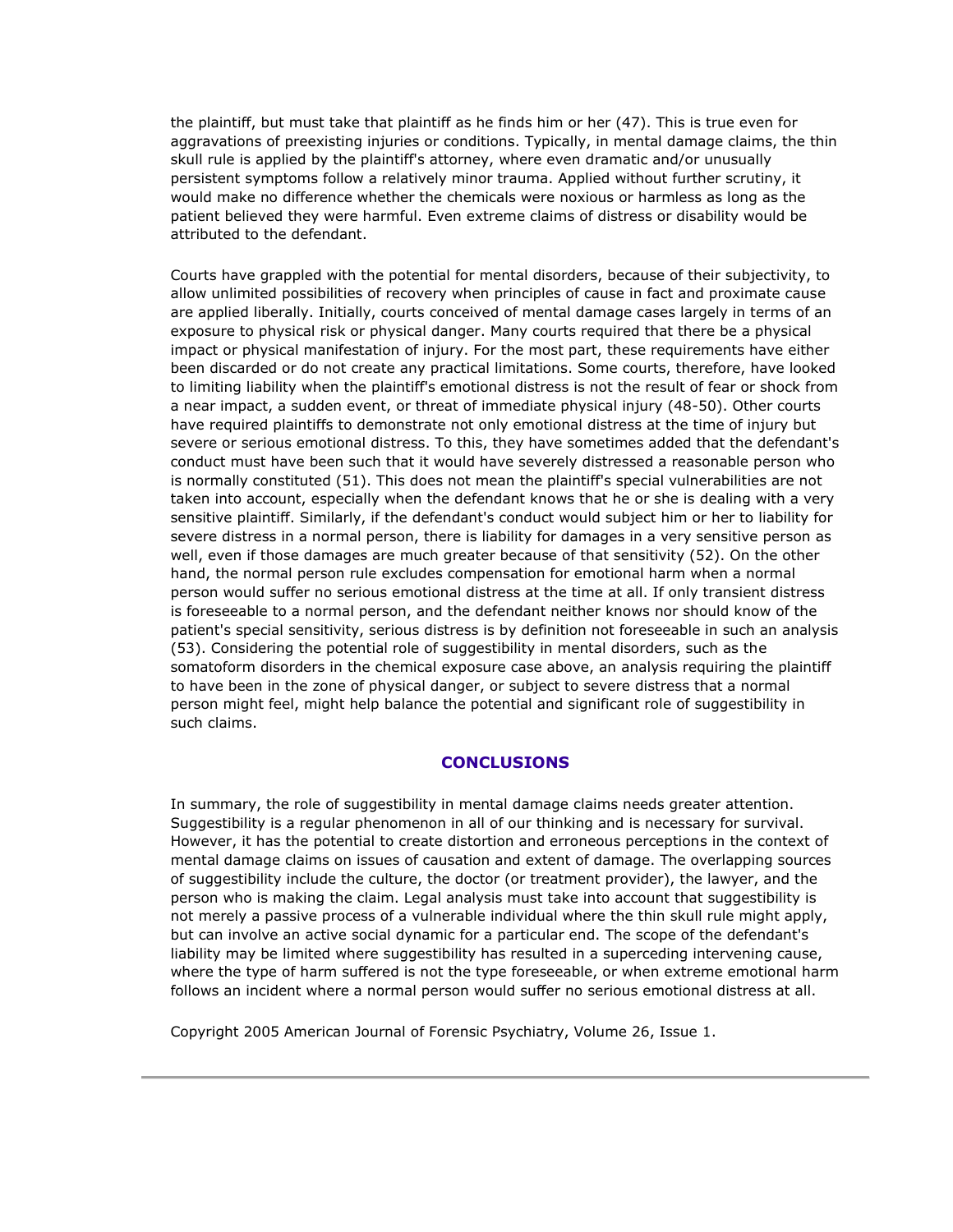#### **REFERENCES**

- 1. Schumaker TF (ed.): Human Suggestibility: Advances in Theory, Research, and Application. New York, Routledge, 1991
- 2. McDougall D: An Introduction to Social Psychology. London, Methuen, 1908
- 3. Dostoevsky F: The Brothers Karamazov. 1879-1880
- 4. Cialdini R: Influence: The Psychology of Persuasion. New York, William Morrow, 1993
- 5. Kaplan HI, Freedman AM, Sadock BJ (eds.): Comprehensive Textbook of Psychiatry III. Baltimore, Williams and Wilkins, 1980
- 6. Person E: By Force of Fantasy. New York, Penguin Books, 1995
- 7. Piaget J: The Language and Thought of the Child. New York, Harcourt Brace, 1926
- 8. Beckwith C, Fisher A: African Ceremonies: The Concise Edition. New York, Harry Abrams, 2002
- 9. Myer M, Mirecki T (eds.): Ancient Magic and Ritual Power. New York, E.J. Brill, 1995
- 10. O'Keefe DL: Stolen Lightening: The Social Theory of Magic. New York, Continuum, 1982
- 11. Levenson H: Activism and powerful others: distinctions within the concept of internalexternal control. Journal of Personality Assessment 1974; 38:377-383
- 12. Gatchel RJ, Weisberg JN: Personality Characteristics of Patients with Pain. Washington DC, American Psychological Association, 2000
- 13. Rhobjartsson A, Gotzsche PC: Is the placebo powerless? An analysis of clinical trials comparing placebo with no treatment. New England Journal of Medicine 2001; 344:1594-1602
- 14. Walsh BT, Seidman SN, Sysko R et al.: Placebo response in studies of major depression: variable, substantial, and growing. Journal of the American Medical Association 2002; 287:14:1840-1847
- 15. Vase L, Riley JL, Price DD: A comparison of placebo effects in clinical analgesic trials vs. studies of placebo analgesia. Pain 2002; 99:443-452
- 16. White L, Tursky B, Schwartz G (eds.): Placebo: Theory, Research, and Mechanism. New York, Gilford Press, 1985
- 17. Levy LH: Awareness of learning and the beneficent suspect as expert witness. Journal of Personality and Social Psychology 1967; 6:365-370
- 18. Bovie CL, Houston MJ, Phill JV: Marketing, Second Edition. New York, McGraw-Hill, 1995
- 19. Sackeim HA: Self deception, self-esteem, and depression: the adaptive value of lying to oneself, in Empirical Studies of Psychoanalytic Theories. Edited by Masling J. Hillsdale, NJ, Erlbaum, 1983
- 20. Taylor SE, Brown JD: Illusion and wellbeing: a social psychological perspective on mental health. Psychological Review 1988; 103:193-210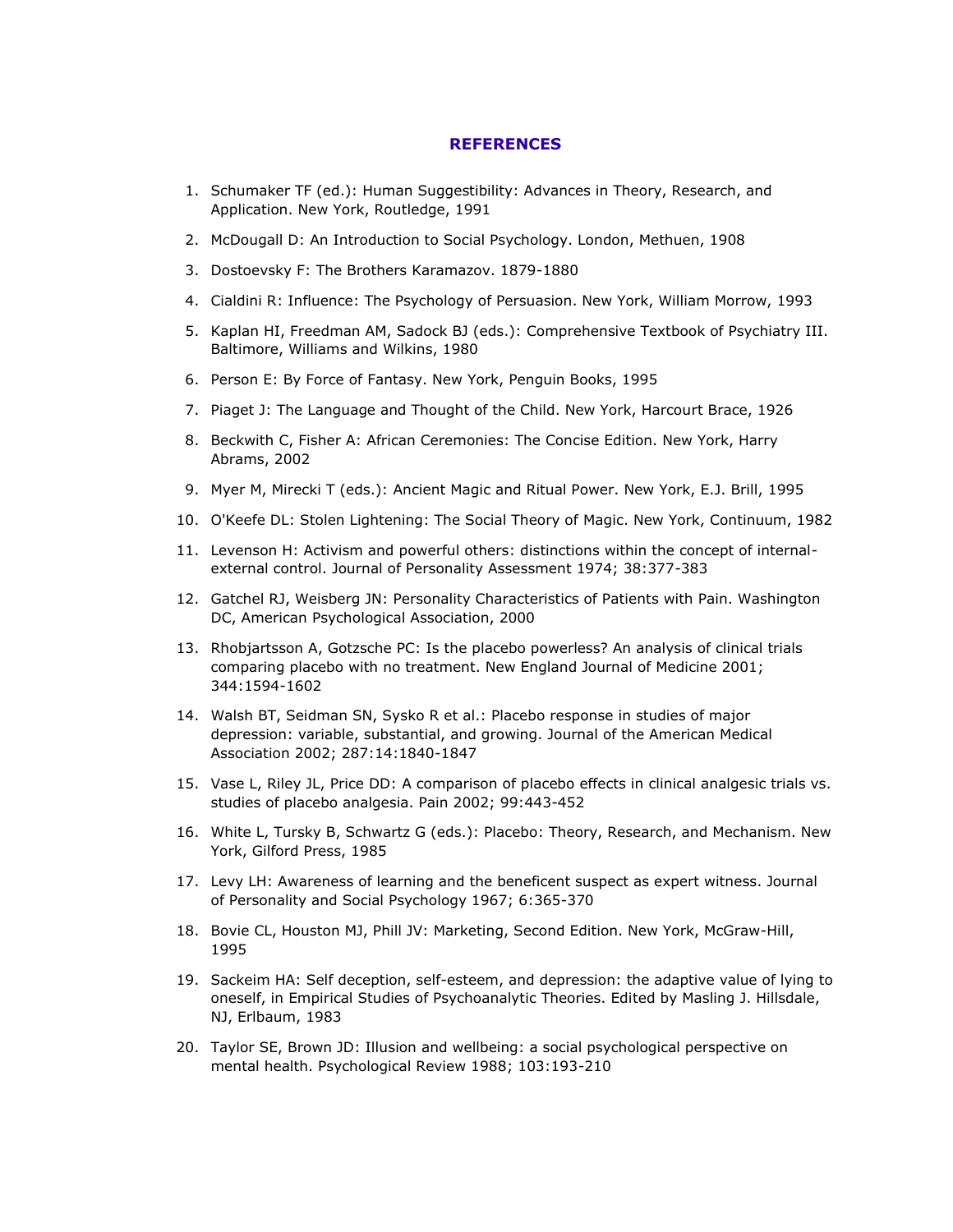- 21. Hilgard ER: Research advances in hypnosis: issues and methods. International Journal of Clinical and Experimental Hypnosis 1987; 35:248-264
- 22. Groth-Marnat G: Hypnotizability, suggestibility, and psychopathology: an overview of research, in Human Suggestibility: Advances in Theory, Research, and Applications. Edited by Schumaker JF. New York, Routledge, 1991
- 23. Gibson HB, Corcoran ME: Personality and differential susceptibility to hypnosis: further replication and sex difference. British Journal of Psychology 1975; 66:518-520
- 24. Wagstaff GF: Hypnosis, Compliance, and Belief. New York, St. Martins Press, 1981
- 25. Wilson SC, Barber TX: The fantasy-prone personality: implications for understand imagery, hypnosis, and parapsychological phenomena, in Imagery: Current Theory, Research, and Application. Edited by Sheikh AA. New York, Wiley, 1983
- 26. Rossi EL: In search of a deep psychobiology of hypnosis: visionary hypotheses for a new millennium. American Journal of Clinical Hypnosis 2000; 42:3-4:178-207
- 27. Rossi EL: Gene expression, neurogenesis, and healing: psychosocial genomics of therapeutic hypnosis. American Journal of Clinical Hypnosis 2003; 45:3:197-216
- 28. Kandel ER: Biology and the future of psychoanalysis: a new intellectual framework for psychiatry revisited. American Journal of Psychiatry 1999; 156:505-524
- 29. American Psychiatric Association: Diagnostic and Statistical Manual of Mental Disorders, Fourth Edition, Text Revision. Washington DC, American Psychiatric Association, 2000
- 30. Shorter E: From Paralysis to Fatigue: A History of Psychosomatic Illness in the Modern Era. New York, Free Press, 1992
- 31. Drukteinis AM: [Overlapping somatoform syndromes in personal injury litigation.](http://www.psychlaw.com/LibraryFiles/SomatoformSyndromes.html) American Journal of Forensic Psychiatry 2000; 21:4:37-66
- 32. Robins LN, Regier, DA (eds.): Psychiatric Disorders in America: The Epidemiological Catchment Area Study. New York, Free Press, 1991
- 33. Kessler RC, McGonagle KA, Zhao S et al.: Lifetime and 12-month prevalence of DSM-III-R psychiatric disorders in the United States: results from the national comorbidity survey. Archives of General Psychiatry 1994; 51:8-19
- 34. Cleland LG: RSL a model of social iatrogenesis. Medical Journal of Australia 1987; 147:236-239
- 35. Schrader H, Obeliene D, Bovin G et al.: Natural evolution of late whiplash syndrome outside the medical legal context. The Lancet 1996; 347:1207-1211
- 36. Cassidy JD, Carrol LJ, Coty P et al.: Effect of eliminating compensation for pain and suffering on the outcome of insurance claims for whiplash injury. The New England Journal of Medicine 2000; 342:16:1179-1186
- 37. Staudenmayer H: Environmental Illness: Myth and Reality. Boca Raton, Lewis Publishers, 1999
- 38. Brodsky CM: "Allergic to everything": a medical subculture. Psychosomatics 1983; 24:8:731-742
- 39. Gudjonsson GH: Historical background to suggestibility: how interrogative suggestibility differs from other types of suggestibility. Personality and Individual Differences 1987; 3:347-355